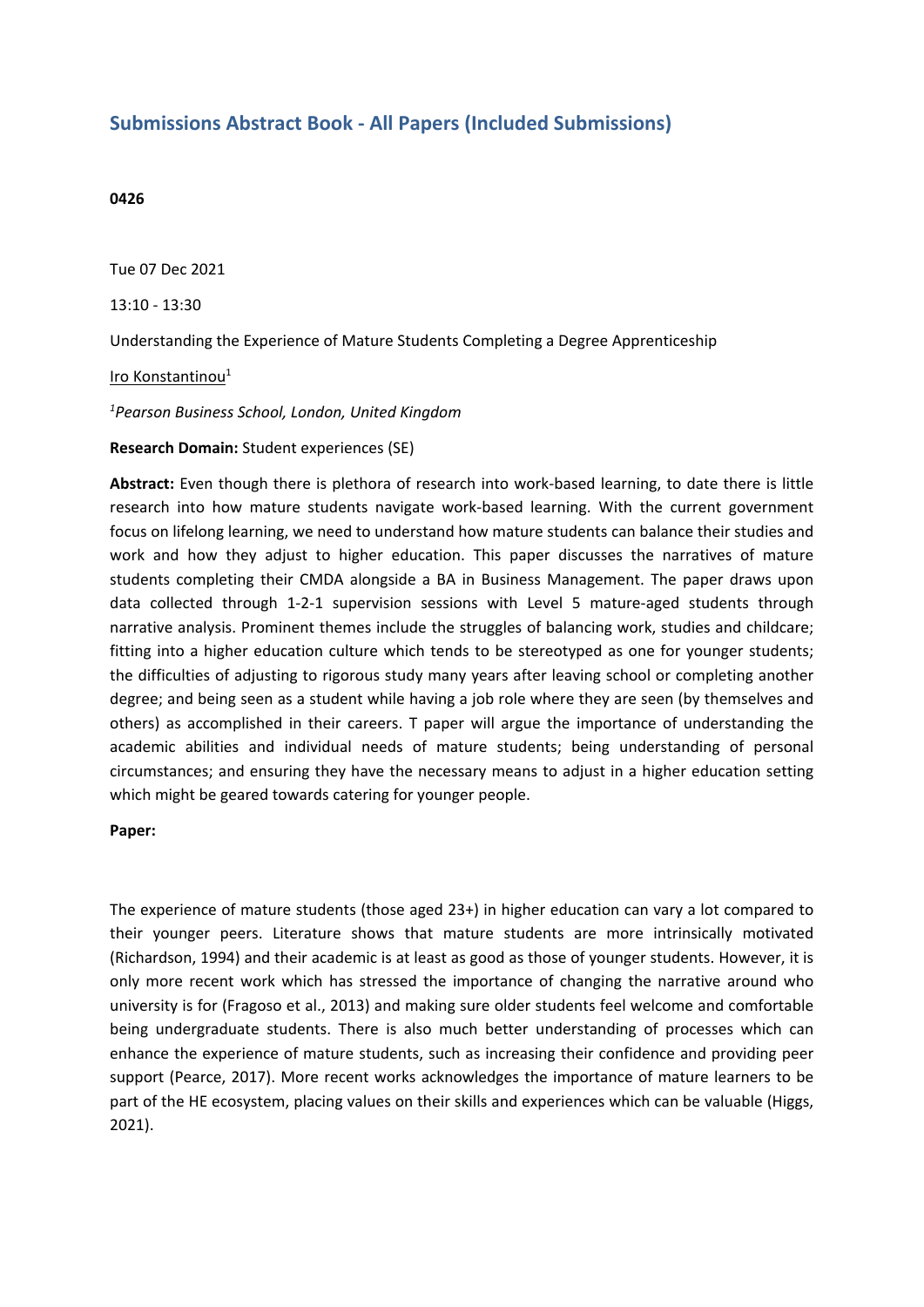This paper will focus on the experiences of mature learners completing their Chartered Manager Degree Apprenticeships (DA) alongside <sup>a</sup> Business Management BA. The paper shows that the experience of DA mature students is not explored adequately so that we can understand how to best support them. The data was collected through oral narratives during supervision sessions with L5 students in <sup>a</sup> Business School in London. These sessions, although being <sup>a</sup> space to talk about coursework, very often entailed discussing overall progress and students sharing their struggles. Oral narratives are very rich and the process 'involves telling stories, recounting – accounting for – how individuals make sense of events and actions in their lives with themselves as the agents of their lives' (McAlpine, 2016:36).

The main findings reveal <sup>a</sup> number of unique struggles and barriers for mature DA students. For example, they discuss having to deal with childcare and how this often affected their studies *('I do not have time to complete the assignment as well as I could, my 2-year-old was not well)* and looking after older family members sometimes being the main carer for them. They feel they cannot discuss this with their peers because they would not understand, and they are not sure who they can share these stories with since are not sure if the lecturers have time for these discussions. They discuss university culture (they are here to have fun, for me this is a big deal, I out of my comfort zone) and how they do not feel it aligns with their aspirations. They often did not understand how students would not complete coursework or show up to classes since this was <sup>a</sup> big commitment for them. They talk about not used to studies and exams (*I left school ages ago, it takes much longer to remember things, out of that mindset*) and how this affected their performance and was <sup>a</sup> struggle for them. They also mention how they often struggled with their identity (*at work I have an important role, manage people, here I feel at the bottom of the rank*). This difference in how they were perceived at work and how they were seen in higher education was something that often made them feel unease or out of place. Often they felt there was no one they could talk to when in class because there was no one else in <sup>a</sup> similar position. This influenced if/how they could make friendships and the overall university experience for them.

Since students shared these thoughts, we have trialled different ways to support them. As of yet, we have not collected data in how these ways of supporting mature students might have impacted the student experience. However, from anecdotal evidence and student comments, it is encouraging to see that students feel supported. We recommend asking mature students about their experience and making time to hear their stories while ensuring they understand that you have time for them. Showing compassion and understanding for their unique circumstances and whenever possible make adjustments for them is also vital. Compassions can be shown both through pedagogy and the making the classroom <sup>a</sup> safe space for trying things out. Lastly, we know that mature students might not feel comfortable seeking support so understanding the importance of referring them to support services where needed is also <sup>a</sup> vital part of what we can do to ensure they have the best experience in HE.

**References:** Fragoso, A., GonÇAlves, T., Ribeiro, M., Monteiro, R., Quintas, H., Bago, J. Fonseca, H. & Santos, L. (2013). The transition of mature students to higher education: Challenging traditional